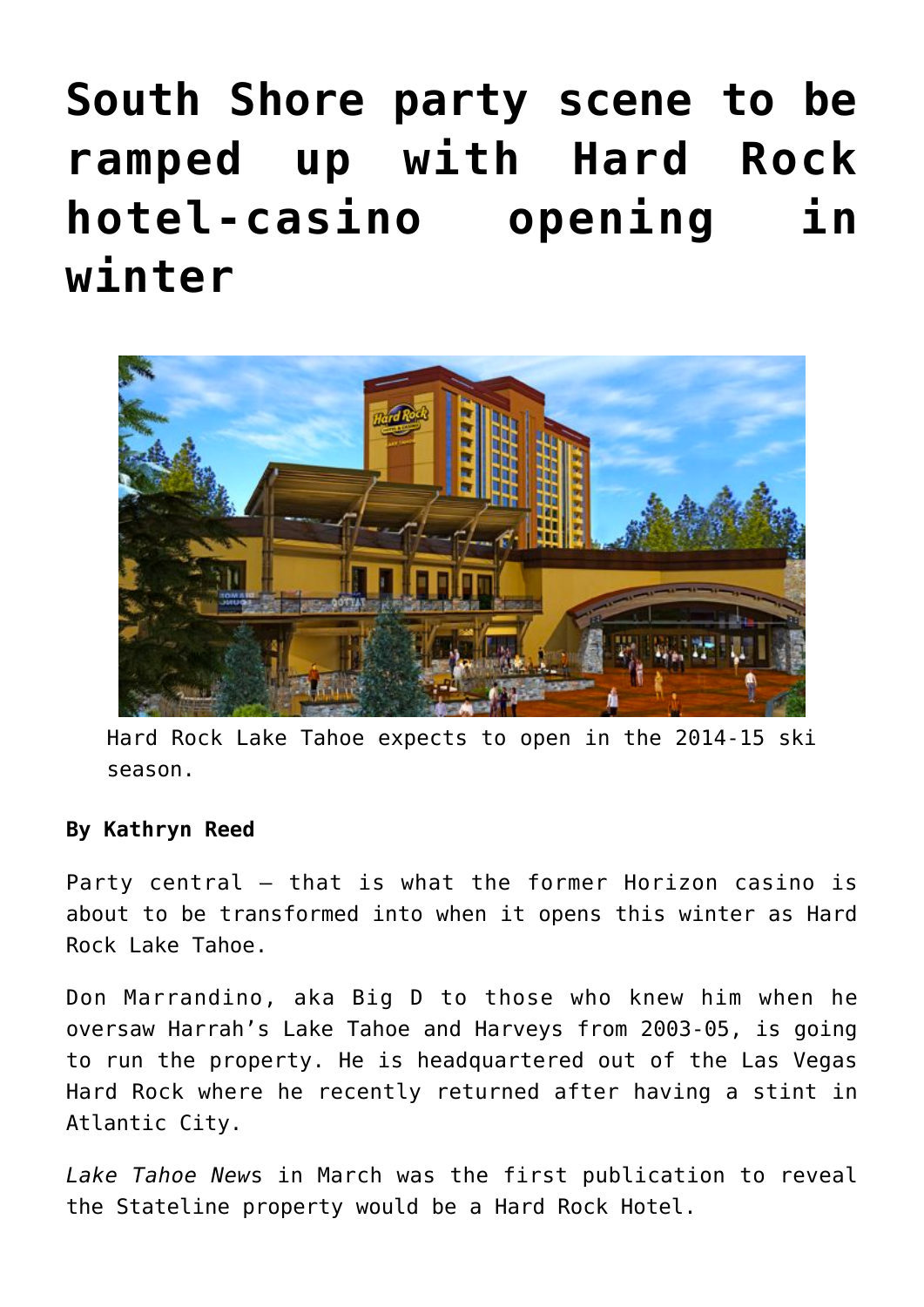

Don Marrandino, who has worked at Lake Tahoe before, will be overseeing the Hard Rock. Photo/Kathryn Reed

"The Hard Rock is known for music and fun," Marrandino said July 17 during the public announcement.

And Marrandino is known for his love of rock 'n' roll. He is a huge fan of Bruce Springsteen and Sammy Hagar.

What the music venue or restaurant scene will be like at the new hotel was not released – just that there will be plenty of both. Marrandino was with Caesars Entertainment when Toby Keith opened his I Love This Bar & Grill at Harrah's Las Vegas. Keith's closest restaurant to Tahoe is in Folsom. And Keith has played at Harveys Outdoor Concert Series more than once.

Hagar has his Cabo Wabo at Harveys. Plus, there is a Hard Rock Restaurant at Harveys.

Hard Rock restaurants and hotels are separate companies that no longer have anything to do with each other. The restaurant is essentially a concessionaire of the hotel.

Marrandino told *Lake Tahoe News* he doesn't see a problem with the restaurant next door, saying the hotel's marketing will be so different no one will be confused.

Marrandino also promised to create the area's largest outdoor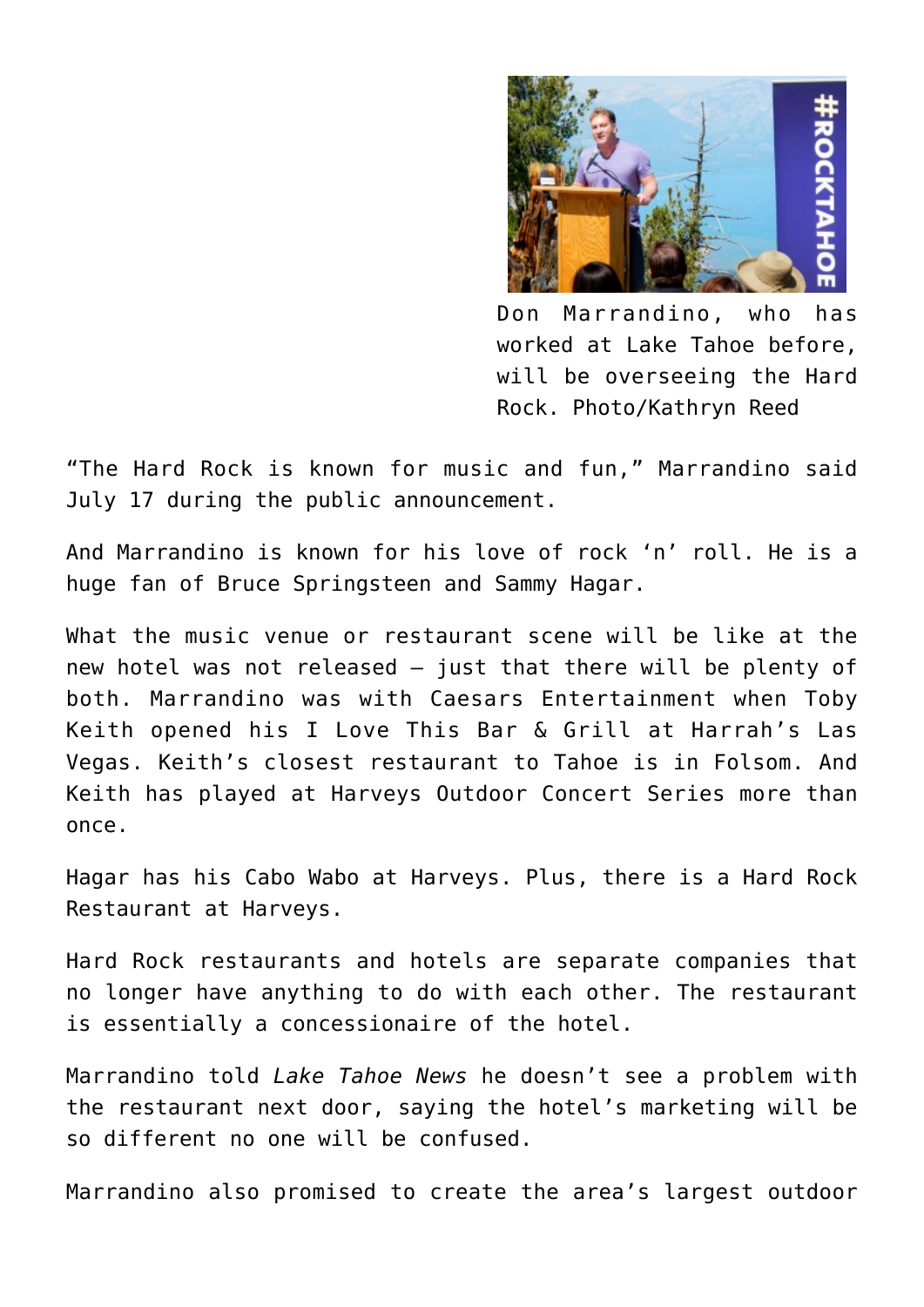pool party. Entertainment will be poolside, too, just like in Vegas.

Anyone familiar with the Las Vegas Hard Rock knows the property is all about partying – from the Rehab pool to the 4,500-seat Joint music venue.

When the Tahoe property first opened in 1965 as Del Webb's Sahara-Tahoe, Elvis Presley, Phyllis Diller and the Osmond Brothers would play there. It was like having a Las Vegas style hotel-casino in Lake Tahoe.

It may return to that same glory.

MontBleu's showroom is the largest on the South Shore with seating for 1,400. A larger capacity indoor venue has long been talked about within the community.



The Horizon closed earlier this year after having been neglected for years. Photo/LTN

Brothers Jon and David Park are infusing nearly \$60 million to revamp the property from top to bottom. All 539 rooms are being remodeled, with the goal of creating a four-star hotel. The 25,000-square-feet of gaming will include slots and table games.